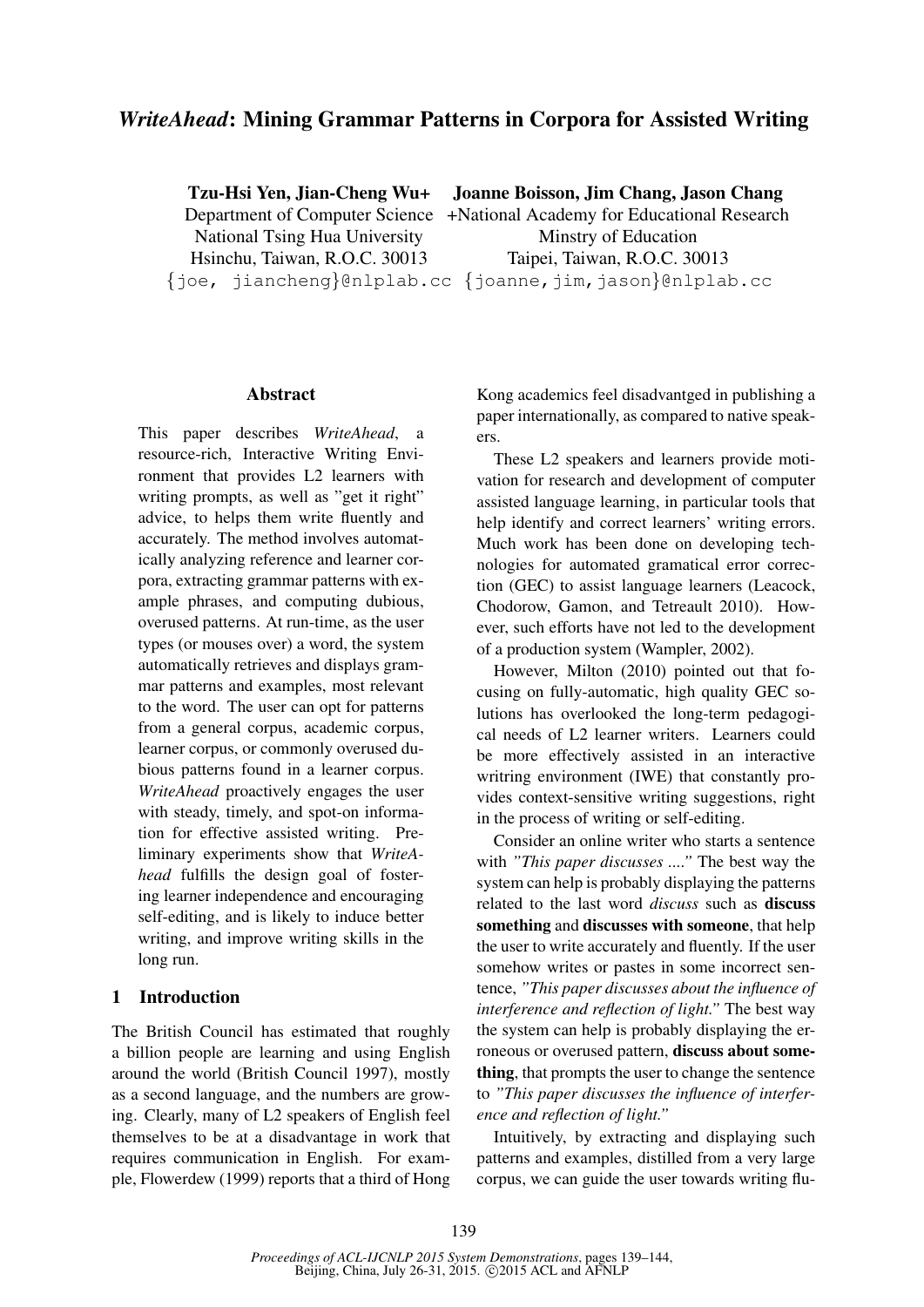

Figure 1: Example *WriteAhead* session where an user typed "This paper present method".

ently, and free of grammatical errors.

We present a new system, *WriteAhead*, that proactively provides just-in-time writing suggestions to assist student writers, while they type away. Example *WriteAhead* suggestions for *"We discussed ..."* are shown in Figure 1. *WriteAhead* has determined the best patterns and examples extracted from the underlying corpus. *WriteAhead* learns these patterns and examples automatically during training by analyzing annotated dictionary examples and automatically tagged sentences in a corpus. As will be described in Section 4, we used the information on collocation and syntax (ICS) for example sentences from online *Macmillan English Dictionary*, as well as in the *Citeseer x* corpus, to develop *WriteAhead*.

At run-time, *WriteAhead* activates itself as the user types in yet another word (e.g., "*discussed*" in the prefix "*We discussed ...*"). *WriteAhead* then retrieves patterns related to the last word. *WriteAhead* goes one step further and re-ranks the suggestions, in an attempt to move most relevant suggestions to the top. *WriteAhead* can be accessed at http://writehead.nlpweb.org/.

In our prototype, *WriteAhead* returns the suggestions to the user directly (see Figure 1); alternatively, the suggestions returned by *WriteAhead* can be used as input to an automatic grammar checker or an essay rater.

The rest of this paper is organized as follows.

We review the related work in the next section. Then we present our method for automatically learning normal and overused grammar patterns and examples for use in an interactive writing environment (Section 3). Section 5 gives a demonstration script of the interactive writing environment.

#### 2 Related Work

Much work described in a recent survey (Leacock, Chodorow, Gamon, and Tetreault 2010) show that the elusive goal of fully-automatic and high-quality grammatical error correction is far from a reality. Moreover, Milton (2010) pointed out that we should shift the focus and responsibility to the learner, since no conclusive evidence shows explicit correction by a teacher or machine is leads to improved writing skills (Truscott, 1996; Ferris and Hedgcock, 2005). In this paper, we develop an interactive writing environment (IWE) that constantly provides context-sensitive writing suggestions, right in the process of writing or selfediting.

Autocompletion has been widely used in many language production tasks (e.g., search query and translation). Examples include *Google Suggest* and *TransType*, which pioneered the interactive user interface for statistical machine translation (Langlais et al., 2002; Casacuberta et al. 2009). However, previous work focuses exclusively on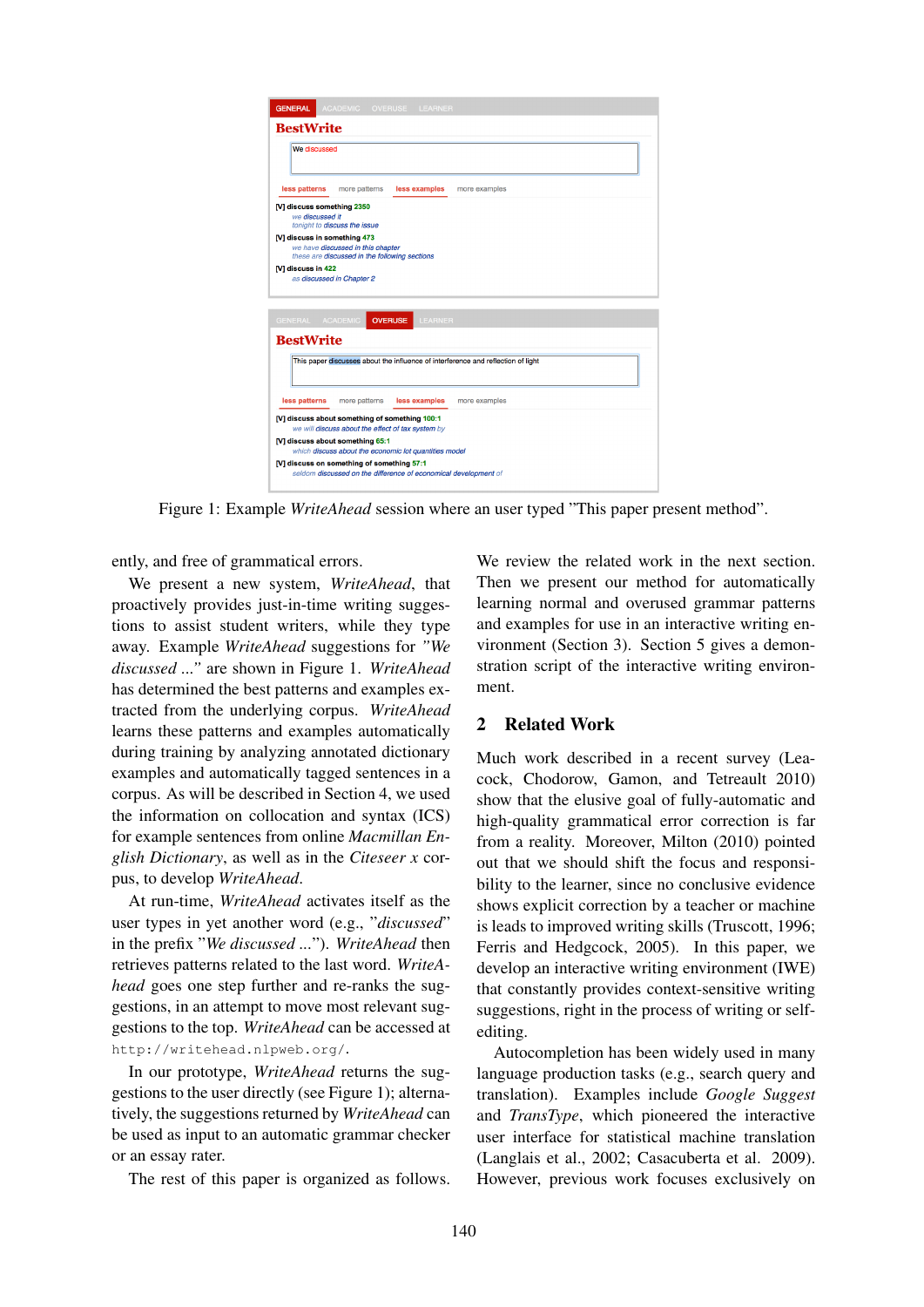#### Procedure ExtractPatterns(*Sent*, *Keywords*, *Corpus*)

(1) Learning phrase templates for grammar patterns of content words (Section 3.1.1)

————————————————————————-

- (2) Extracting grammar patterns for all keywords in the given corpus based on phrase templates (Section 3.1.2)
- (3) Extracting exemplary instances for all patterns of all keywords (Section 3.1.3)

————————————————————————- Figure 2: Outline of the pattern extraction process

providing surface suggestions lacking in generality to be truely effective for all users in different writing situation. In contrast, we provide suggestions in the form of theoretical and pedagogically sound language representation, in the form of Pattern Grammar (Hunston and Francis 2000). We also provide concise examples much like concordance advocated by Sinclair (1991).

Much work has been done in deriving contextfree grammar from a corpus, while very little work has been done in deriving pattern grammar. Mason and Hunston (2004) reports on a pilot study to automatically recognize grammar patterns for verbs, using only limited linguistic knowledge. It is unclear whether their method can scale up and extend to other parts of speech. In contrast, we show it is feasible to extract grammar patterns for nouns, verbs, and adjectives on a large scale using a corpus with hundreds of million words.

Researchers have been extracting error patterns in the form of word or part of speech (POS) sequencesto detect real-word spelling errors (e.g., Golding and Schabes, 1996; Verberne, 2002). For example, the sequence of det. det. n. definitely indicate an error, while **v.** prep. adv. might or might not indicate an error. For this reason, function words (e.g., prepositions) are not necessarily reduced to POS tags (e.g., v. to adv.). Sometimes, even lexicalized patterns are necessary (e.g., go to adv.) Sun et al. (2007) extend n-grams to noncontinuous sequential patterns allowing arbitrary gaps between words. In a recent study closer to our work, Gamon (2011) use high-order part-ofspeech ngram to model and detect learner errors on the sentence level.

In contrast to the previous research in developing computer assisted writing environment, we present a system that automatically learns grammar patterns and examples from an academic written corpus as well as learner corpus, with the goal of providing relevant, in-context suggestions.

#### 3 Method

Non-native speakers often make grammatically error, particularly in using some common words in writing (e.g., *discuss* vs. *discuss \*about*). In addition, using dictionaries or mere lexical suggestions to assist learner in writing is often not sufficient, and the information could be irrelevant at times. In this section, we address such a problem. Given various corpora (e.g., *BNC* or *CiteseerX*) in a specific genre/domain and a unfinished or completed sentence, we intend to assist the user by retrieving and displaying a set of suggestions extracted from each corpus. For this, by a simple and intuitional method, we extract grammatical error patterns and correction such that the top ranked suggestions are likely to contain a pattern that fits well with the context of the unfinished sentence. We describe the stage of our solution to this problem in the subsections that followed.

## 3.1 Extracting Grammar Patterns

We attempt to extract grammatical error patterns and correction for keywords in a given corpus to provide writing suggestions, in order to assist ESL learners in an online writing session. Our extraction process is shown in Figure 2.

3.1.1 *Learning Extraction Templates* In the first stage of the extraction process (Step (1) in Figure 2), we generate a set of phrase templates for identifying grammar patterns based on information on Collocation and Syntax (ICS) in an online dictionary.

For example, the dictionary entry of *difficulty* may provide examples with ICS pattern, such as have difficulty/problem (in) doing something: *Six months after the accident, he still has difficulty walking*. This complicated pattern with parenthetical and alternative parts can be expanded to yield patterns such as have difficulty in doing something. By generalizing such a pattern into templates with PoS and phrase tags (e.g., v. np prep. v np, we can identify instances of such a pattern in tagged and chunked sentences. For this, we expand the parentheticals  $(e.g., (in))$  and alternatives (e.g., difficulty/problem) in ICS.

Then, we replace (non-entry) words in ICS with the most frequent part of speech tags or phrase tags, resulting in sequences of POS and phrase labels (e.g., v. difficulty prep. v. np). Then, we take only the complementation part (e.g., prep. v. np). Finally, we convert each complementa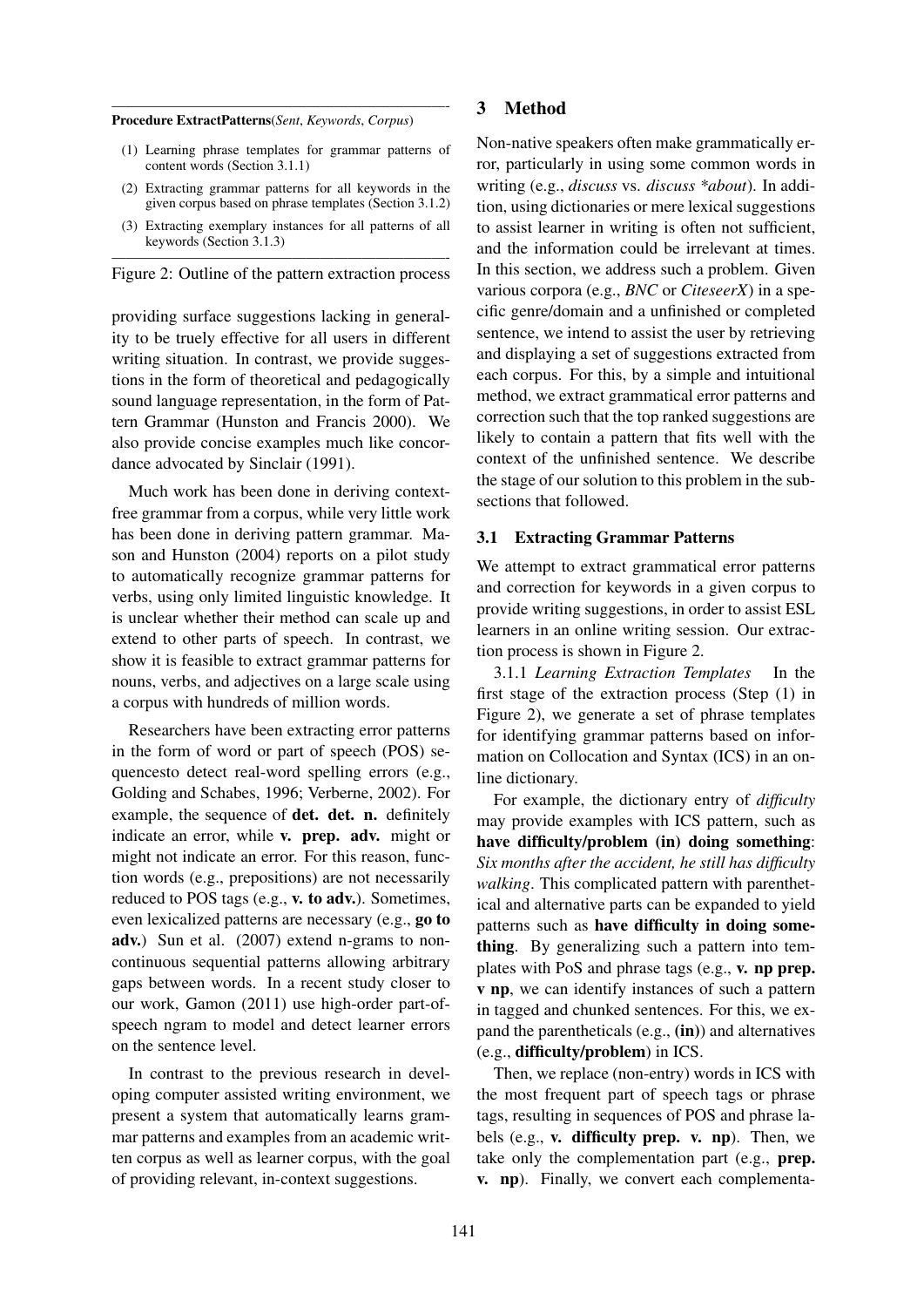tion into a regular expression for a *RegExp* chunk parser.

Subsequently, we convert each template into a regular expression of chunk labels, intended to match instances of potential patterns in tagged sentences. The chunk labels typically are represented using B-I-O symbols followed by phrase type, with each symbol denoting Beginning, Inside, and Outside of the phrase. Note that in order to identify the head of a phrase, we change the B-I-O representation to I-H-O, with H signifying the Head.

3.1.2 *Extracting Patterns* In the second stage of the extraction process (Step (2) in Figure 2), we identify instances of potential patterns for all keywords. These instances are generated for each tagged and chunked sentence in the given corpus and for each chunk templates obtained in the previous stage.

We adopt the *MapReduce* framework to extract salient patterns. At the start of the *Map Procedure*, we perform part of speech, lemmatization, and base phrase tagging on the sentences. We then find all pattern instances anchoring at a keyword and matching templates obtained in the first stage. Then, from each matched instance, we extract the tuple, (*grammar pattern*, *collocation*, and *ngrams*). Finally, we emit all tuples extracted from the tagged sentence. The map procedure is applied to every tagged sentence in the given corpus.

In the *reduce* part, the *ReducePattern Procedure* receives a batch of tuples, locally sorted and grouped by keyword, as is usually done in the *MapReduce* paradigm. At the start of the *ReducePattern Procedure*, we further group the tuple by pattern. Then we count the number of tuples of each pattern as well as within-group average and standard deviation of the counts. Finally, with these statistics, we filter and identify patterns more frequent than average by 1 standard deviation. The *ReducePattern Procedure* is applied to all tuples generated in the *Map Procedure*. Sample output of this stage is shown in Table 1.

3.1.3 *Extracting Exemplary Phrases* In the third and final stage of extraction, we generate exemplary phrases for all patterns of all keywords of interest using the *ReduceCollExm Procedure*, which is done after the Map procedure, and essentially the same as the *ReducePattern Procedure* in the second stage (Section 3.1.2).

In the spirit of the GDEX method (Kilgarriff

Table 1: Example *difficulty* patterns extracted.

| Pattern                       | <b>Count Example</b>          |
|-------------------------------|-------------------------------|
| difficulty of something       | 2169 of the problem           |
| difficulty in doing something | 1790 in solving the problems  |
| difficulty of doing something | 1264 of solving this problem  |
| difficulty in something       | 1219 in the previous analyses |
| difficulty with something     | 755 with this approach        |
| difficulty doing something    | 718 using it                  |

Note: There are 11200 instances of potential *difficulty* patterns with average count of 215 and a standard deviation of 318

et al. 2008) of selecting good dictionary examples for a headword via collocations, we propose a method for selection good example for a pattern. For this, we count and select salient collocations (e.g., the heads of phrases, *difficulty in process* in pattern instance *difficulty in the optimization process*). For each selected collocation, we choose the most frequent instance (augmented with context) to show the user the typical situation of using the collocation.

These examples also facilitate the system in ranking patterns (as will be described in Section 3.2). For that, we add one chunk before, and one chunk after the collocational instance. For example, the collocation, method for solution of equation is exemplified using the authentic corpus example, "*method for exact solution of homogeneous linear differential equation*" in the context of "*report a new analytical ... with*." We use a similar procedure as describe in Section 3.1.2 to extract examples.

After the grammar patterns are extracted from a reference corpus and a learner corpus, we normalize and compared the counts of the same pattern in the two corpora and compuate an overuse ratio for all patterns and retain patterns with a high overuse ratio.

#### 3.2 Retrieving and Ranking Suggestions

Once the patterns and examples are automatically extracted for each keyword in the given corpus, they are stored and indexed by keyword. At runtime in a writing session, *WriteAway* constantly probes and gets the last keyword of the unfinished sentence *Sent* in the text box (or the word under the mouse when in editing mode). With the keyword as a query, *WriteAway* retrieves and ranks all relevant patterns and examples (*Pat* and *Exm*) aiming to move the most relevant information toward the top. We compute the longest common subsequence (LCS) of *Sent* and an example, *Exm*. The examples and patterns are ranked by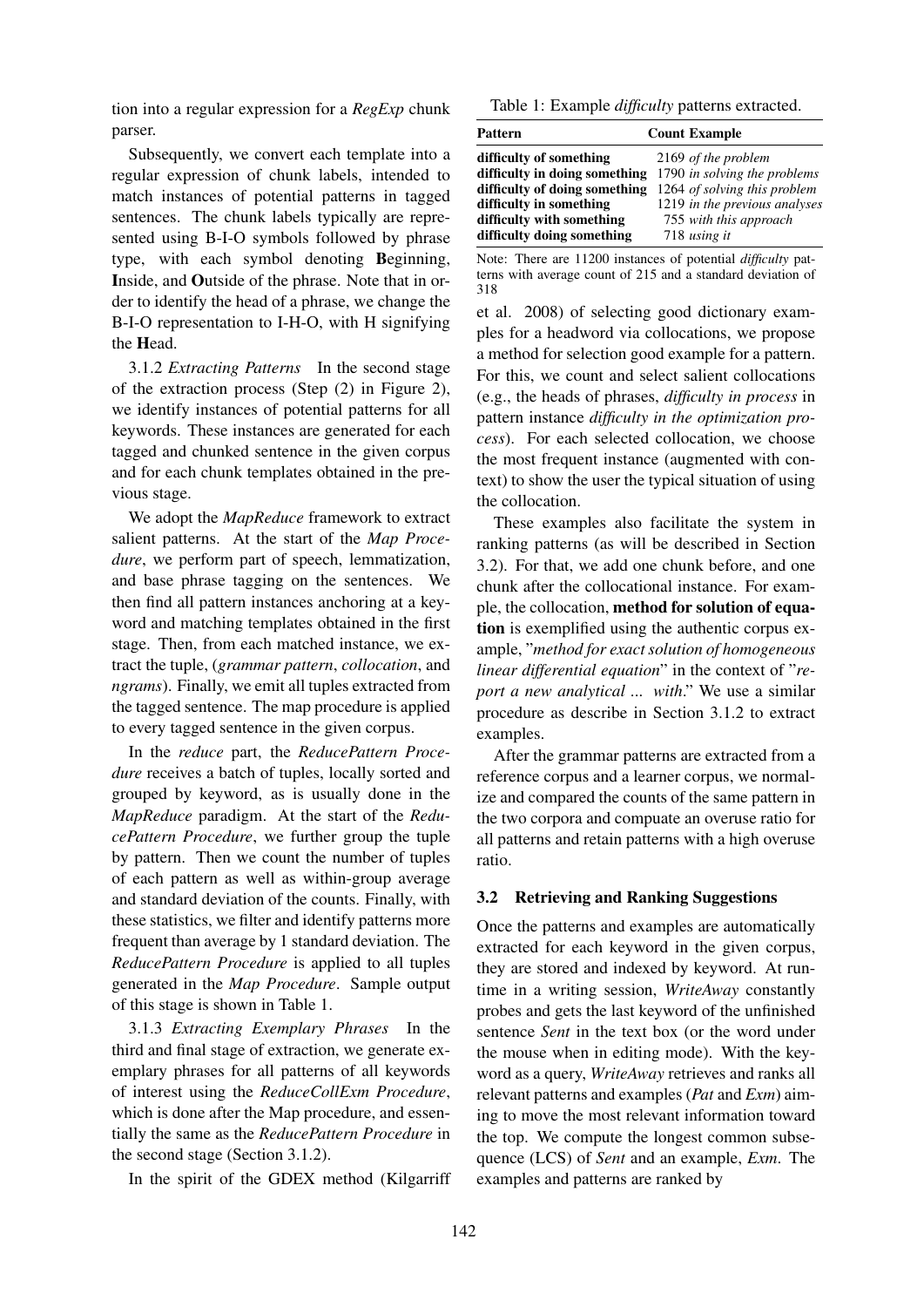$Score(Exm) = | LCS(Exm, Sent)| \times Count(Exm)$ .

Score(*Pat*) =  $\sum$  Score(*E*), where *E* is an example of *Pat* 

To improve ranking, we also try to find the longest similar subsequence (LSS) between the user input, *Sent* and retrieved example, *Exm* based on distributional word similarity using the word2vec (Mikolov et al., 2013) cosine distance. The new score function is:

 $Score(Exm) = LSS(Exm, Sent) \times Count(Exm)$ , *LSS*(*Exm*, *Sent*) = max *sim*(*Exm*sub, *Sent*sub),  $\sin(A, B) = 0,$  if  $|A| \neq |B|$ .  $\text{sim}(A, B) = \sum$  *word-sim*( $A_i, B_i$ ), otherwise.

### 4 Experiments and Results

For training, we used a collection of approximately 3,000 examples for 700 headwords obtained from online Macmillan English Dictionary (Rundel 2007), to develop the templates of patterns. The headwords include nouns, verbs, adjectives, and adverbs. We then proceeded to extract writing grammar patterns and examples from the British National Corpus (BNC, with 100 million words), *CiteseerX* corpus (with 460 million words) and Taiwan Degree Thesis Corpus (with 10 million words). First, we used Tsujii POS Tagger (Tsuruoka and Tsujii 2005) to generate tagged sentences. We applied the proposed method to generate suggestions for each of the 700 content keywords in Academic Keyword List.

#### 4.1 Technical Architecture

*WriteAhead* was implemented in Python and Flask Web framework. We stored the suggestions in JSON format using PostgreSQL for faster access. *WriteAhead* server obtains client input from a popular browser (Safari, Chrome, or Firefox) dynamically with AJAX techniques. For uninterrupted service and ease of scaling up, we chose to host *WriteAhead* on Heroku, a cloud-platform-as-aservice (PaaS) site.

#### 4.2 Evaluating *WriteAhead*

To evaluate the performance of *WriteAhead*, we randomly sampled 100 sentences from a learner corpus with complementation errors. For each sentence, we identify the keyword related to the error and checked whether we have identify an overused pattern relevant to the error, and if positive the rank of this pattern. We then use the Mean Reciprocate Rank (MRR) to measure performance. Evaluation of *WriteAhead* showed a MMR rate of

.30 and a recall rate of 24%. The Top 1, 2, 3 recall rates are 31%, 35%, and 38% respectively

## 5 Demo script

In this demo, we will present a new writing assistance system, *WriteAhead*, which makes it easy to obtain writing tips as you type away. *WriteAhead* does two things really well.

First, it examines the unfinished sentence you just typed in and then automatically gives you tips in the form of grammar patterns (accompanied with examples similar to those found in a good dictionary ) for continuing your sentence.

Second, WriteAhead automatically ranks suggestions relevant to your writing, so you spend less time looking at tips, and focus more on writing your text.

You might type in *The paper present method* and you are not sure about how to continue. You will instantly receive tips on grammar as well as content as shown in Figure 1. At a quick glance, you might find a relevant pattern, *method for doing something* with examples such as *This paper presents/describes a method* for generating solutions. That could tip you off as to change the sentence into *This paper presents a method*, thus getting rid of tense and article errors, and help you continue to write something like *method for extracting information*.

Using *WriteAhead* this way, you could at once speed up writing and avoid making common writing errors. This writing and tip-taking process repeats until you finish writing a sentence. And as you start writing a new, the process starts all over again.

Most autocompletion systems such as Google Suggest and TransType offer word-level suggestions, while *WriteAhead* organizes, summarizes, and ranks suggestions, so you can, at a glance, grasp complex linguistic information and make quick decision. Our philosophy is that it is important to show information from general to specific to reduce the cognitive load, so while minding the form, you can still focus on the content of writing.

*WriteAhead* makes writing easy and fun, and it also turns writing into a continuous learning process by combining problem solving and information seeking together to create a satisfying user experience. *WriteAhead* can even help you beat Writers Block. *WriteAhead* can be accessed at http://writeahead.nlpweb.org/.